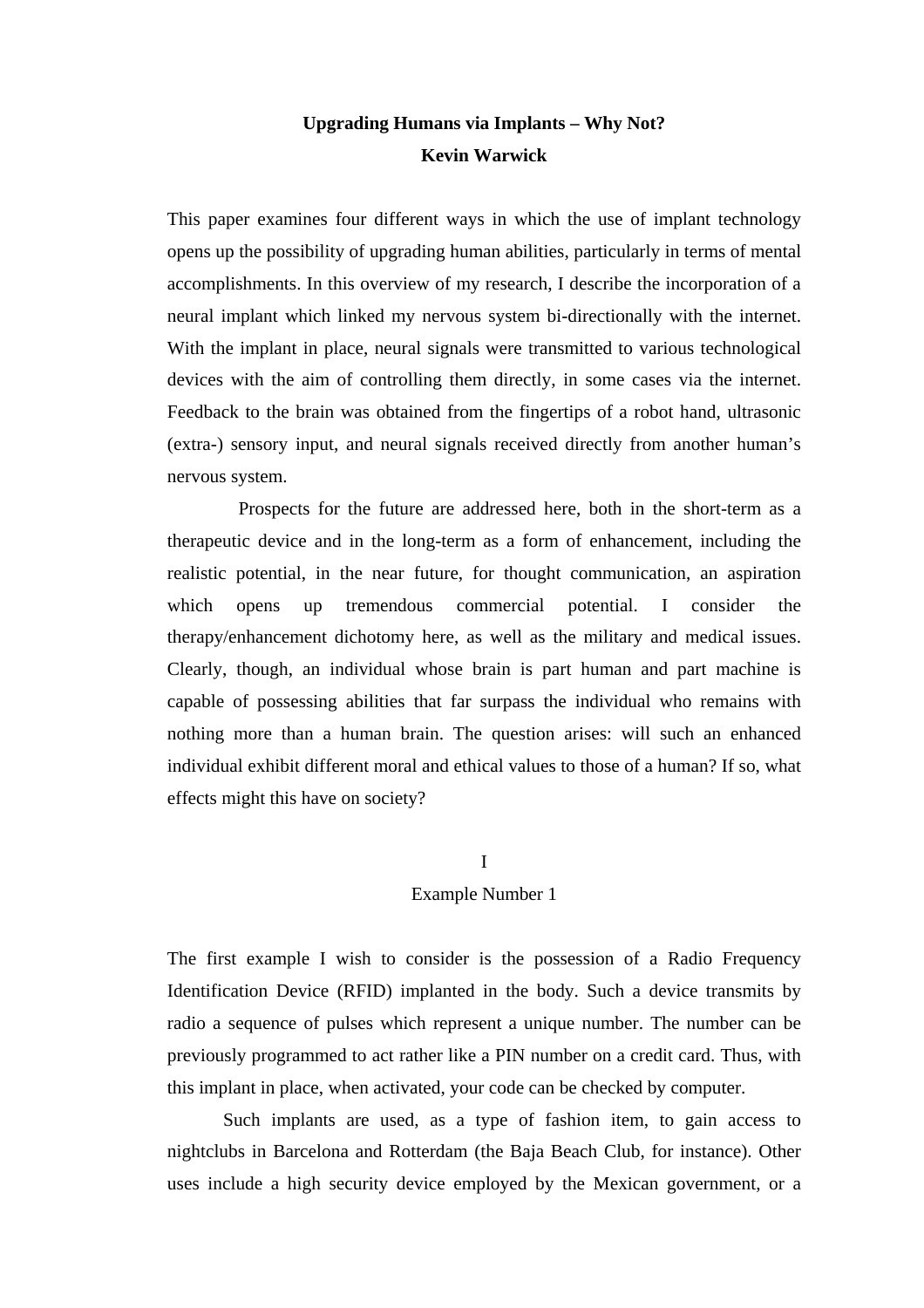medical information source (having been approved in 2004 by the U.S. Food and Drug Administration which regulates medical devices in the U.S.A.).<sup>[1](#page-9-0)</sup> In the latter case, information on your medication – diabetes, for instance – can be stored on the implant. The advantages are numerous. Because it is implanted you cannot forget it, you cannot lose it, and it will not be stolen.

An RFID implant does not have its own battery, but rather has a tiny antenna and microchip enclosed in a glass capsule. The antenna picks up power remotely when passed close to a larger coil of wire which carries an electric current. The power picked up by the antenna in the implant is employed to transmit by radio the particular signal encoded in the microchip. Because there is no battery, or any moving parts, the implant requires no maintenance whatsoever. Once it has been implanted it can be left there. How long has this been going on? The first such RFID implant was put in place on the afternoon of 24 August 1998 in Reading, England. That first implant measured 22 mm long, with a 4 mm diameter cylinder. The body selected was my upper left arm. The doctor involved, George Boulos, burrowed a hole, pushed the implant into the hole, and closed the incision with a couple of stitches.

The main reason for the selection of the upper left arm for the implant was that we were not too sure how well it would work. The reasoning was that if the implant was not working it could be waved around until a stronger signal was transmitted. It is interesting to note that most present day RFID implants are located in a roughly similar place (the upper left arm), even though there is no necessity for this. For example, in the recent James Bond film *Casino Royale* (2006) Bond himself has an implant – in his left arm!

The RFID implant allowed me to control lights, open doors, and even receive a welcome – 'Hello Professor Warwick' – when I entered the front door at Reading University.

The use of such implant technology for monitoring people opens up a considerable range of issues. Tracking individuals in this way, either by means of an RFID, or via a Global Positioning System or the cell phone network, is now a realistic concept. Ethically, though, considerable questions arise, especially when it is children, the aged, or prisoners who are being tracked.

### **Kevin Warwick, Upgrading Humans Via Implants – Why Not?**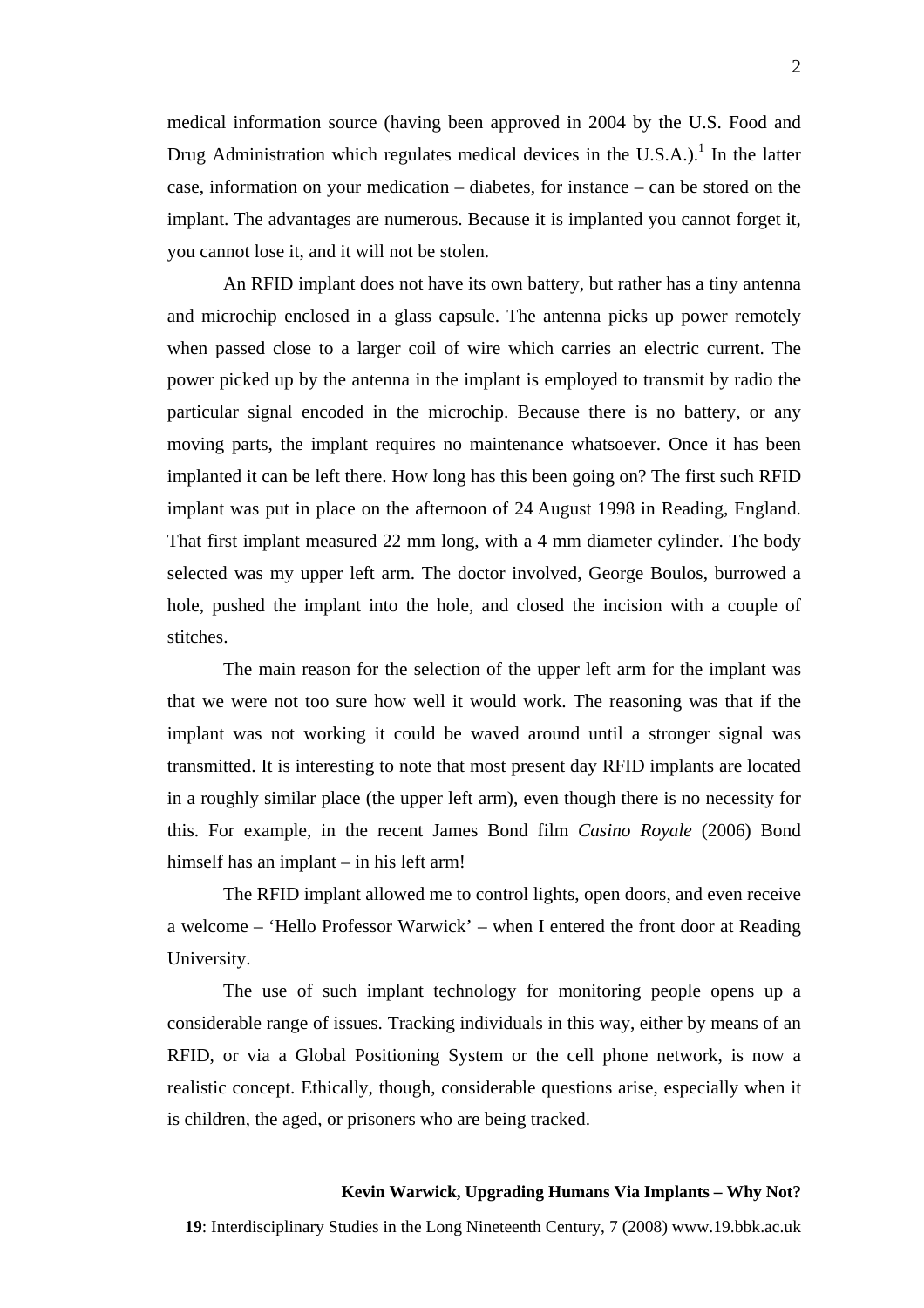In the case of a missing child, who might have been abducted, a tracking implant could be activated in order to enable the child to be located immediately, thereby possibly saving a life, and certainly saving a good deal of police time and parental anguish. Nevertheless, is it appropriate for small children to be given implants in this way? In many countries, children are injected with chemicals (vaccinations) that we still do not fully understand and that have several side effects. If this is deemed ethically acceptable, why not incorporate a tracking implant to keep our children safe?

### II

### Example Number 2

When one thinks of a robot it may be a little wheeled device that springs to mind, $2$  or perhaps a metallic head that looks roughly human-like.<sup>[3](#page-9-2)</sup> Whatever the physical appearance we suppose that the robot might be operated remotely by a human, or we imagine that it is controlled by a simple programme, or that it might even be able to learn with a microprocessor/computer as its brain. In the first case there is no blurring of human/machine boundaries. In the latter two cases we are still sure that the artificially intelligent robot is very different to ourselves. In short, we regard a robot as a machine.

In a present project at Reading University, neurons are being cultured in a laboratory to grow on and interact with a flat multi-electrode array. The neural culture, a biological brain, can be electronically stimulated via the electrodes and its trained responses can be witnessed. As long as this occurs solely in a university laboratory, it probably does not raise ethical concerns for anyone.

However, the project is now moving to enable the biological brain to form part of a robot device. In the first instance, this will be a small-wheeled robot. The input (sensory) signals in this case will be only the signals obtained from the wheeled robot's ultrasonic sensors. The output from the biological brain will be used to drive the robot around. Initially the goal of the project will be to train the brain to drive the robot forwards without bumping into any object.

What this means is that the brain of the robot will shortly be a biological brain, not a computer. All the brain will know is what it perceives from the robot

### **Kevin Warwick, Upgrading Humans Via Implants – Why Not?**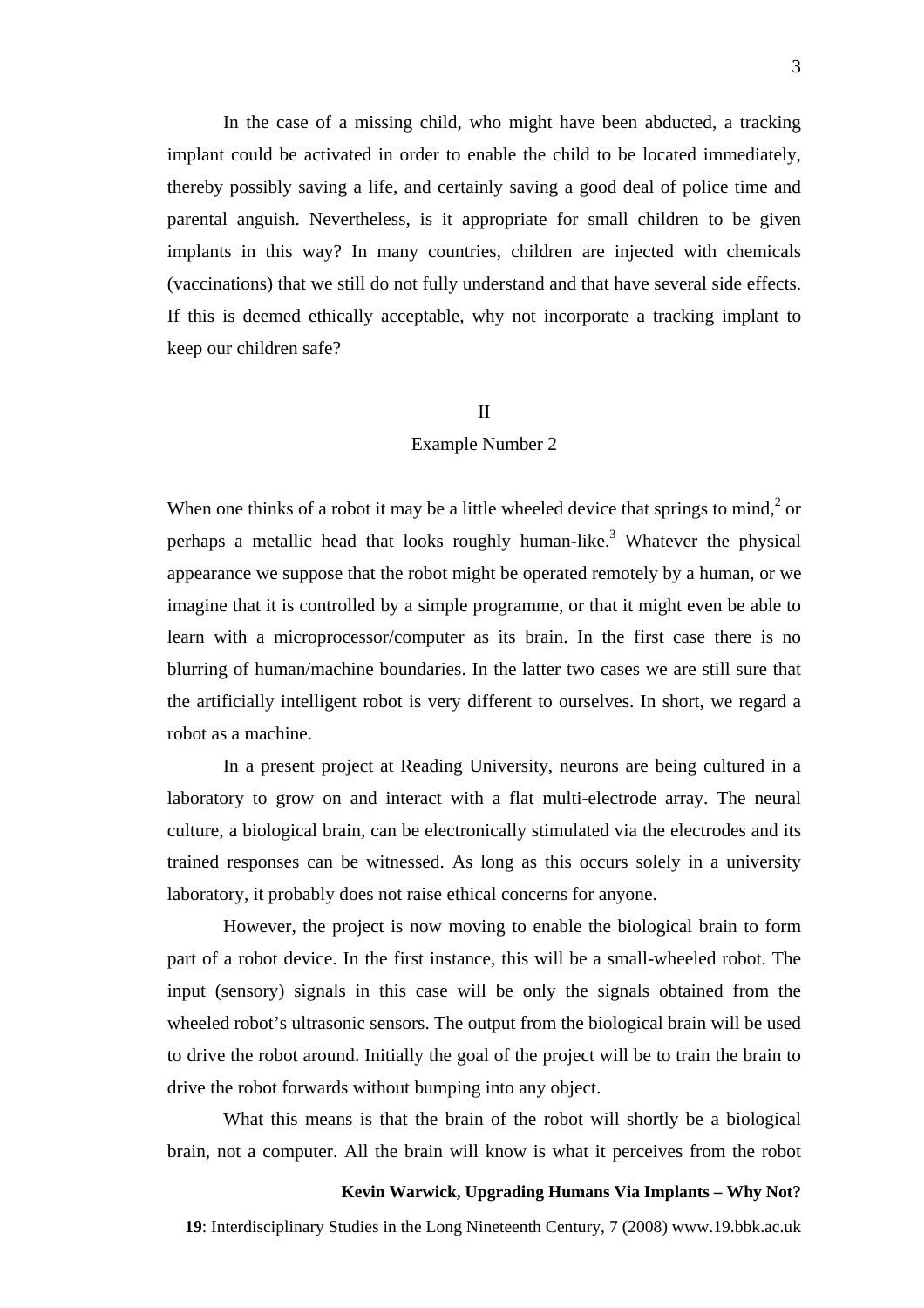body, and its only action will be to drive the robot body around. The biological brain will, to all intents and purposes, be the brain of the robot. It will have no life, no existence outside its robotic embodiment.

The question then arises: how do we treat the robot? Do we treat it as a robot or as an animal? If the robot has the same number of neurons as a dog, should we need a license for it? Who will be responsible when it does something it shouldn't do? Clearly, the ethical considerations we have given to machines change shape when robots have biological brains.

### III

#### Example Number 3

There now exist several different types of brain/computer interfaces, employed either for research purposes or for standard medical procedures.<sup>[4](#page-9-2)</sup> The number actually in position and operating at any given time is steadily growing, a trend that is likely to increase in the years ahead. Some of these are primarily aimed at therapeutic practises whilst others have a broader portfolio, including the possibility of upgrading and enhancing human individuals. In all cases, further implantations are at this time forging ahead with little or no consideration of the ethical issues arising. It is time that such issues were given an airing.

Perhaps, in some peoples' eyes, the use of deep-brain stimulators for the treatment of Parkinson's disease, epilepsy, or Tourette's syndrome is perfectly acceptable because of the improved standard of living it can provide for the individual recipient.<sup>[5](#page-9-3)</sup> However, long-term modifications of brain organisation can occur, in each case causing the brain to operate in a completely different way. In other words, there can be considerable long-term mental side effects in the use of such technology. On the other hand, such stimulators, positioned in central areas of the brain such as the thalamus, can cause other results, including distinct emotional changes. Thus, the picture is not one of simply overcoming a medical problem; it is far more complex.

The use of such a stimulator raises interesting questions. For example, if an individual with such a stimulator implanted in her or his brain murdered another person and then claimed it was not her or his fault but the fault of the stimulator then

# **Kevin Warwick, Upgrading Humans Via Implants – Why Not?**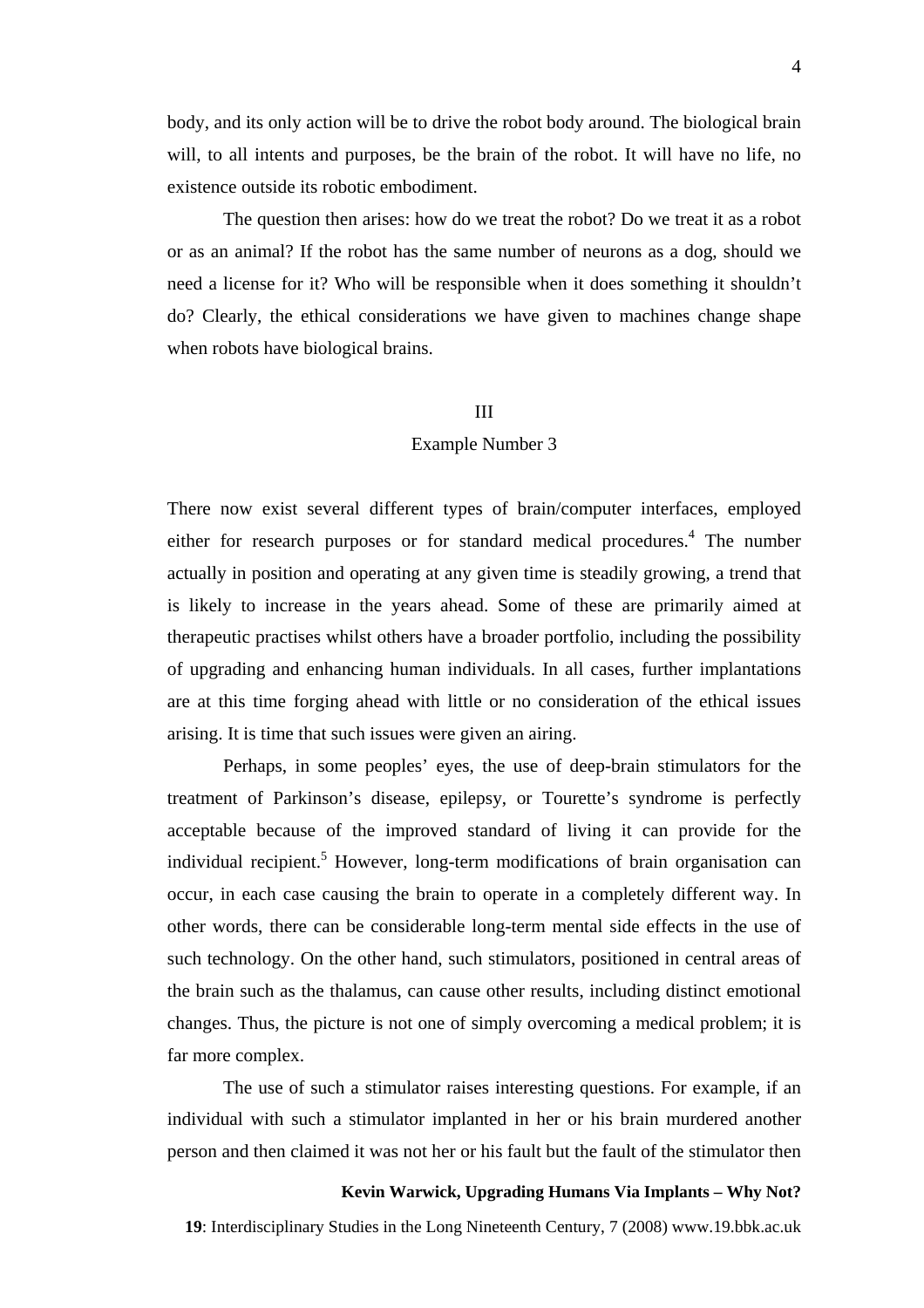who would be to blame for the murder? Would it be the individual, despite protests that the implant was overriding normal brain function? If a stray radio signal had caused the problem, could we say it was the person broadcasting at the time? Perhaps it is the surgeon who put the implant in place who is to blame, or maybe a researcher who worked on the device ten years ago. Clearly, we have a potential problem even now.

Now intelligent deep-brain stimulators are starting to be designed.<sup>[6](#page-9-4)</sup> In such a case a computer (artificial brain) is used to understand the workings of specific aspects of the human brain. The job of the artificial brain is to monitor the normal functioning of the human brain such that it can accurately predict a spurious event several seconds before it actually occurs. Take a Parkinson's tremor. The aim would be for an electrical signal to be transmitted several seconds before, so that the spurious event does not actually occur. In other words, it is the job of the artificial brain to out-think the human brain and to stop it doing what it normally wants to do. Clearly the potential for this system to be applied across a broad spectrum of different uses is enormous. Maybe this pre-emptive system could assist in slimming or in controlling a spouse.

#### IV

### Example Number 4

With more general brain/computer interfaces the situation is less clear. In some cases it is possible for those who have suffered an amputation, or who have received a spinal injury, to control devices via their (still functioning) neural signals.<sup>[7](#page-9-3)</sup> Meanwhile stroke patients can be given limited control of their surroundings, as indeed can those who have motor neurone disease. Even in these cases the situation is not exactly simple, as each individual is given abilities that no normal human possesses; for example, the ability to move a cursor around on a computer screen using neural signals alone.<sup>8</sup> The same quandary exists for blind individuals who are allowed extra-sensory input, such as sonar (a bat-like sense). This does not repair their blindness but rather allows them to make use of an alternative sense.

Then there are ongoing experiments involving healthy individuals, in which the use of a brain/computer interface does not involve any reparative element.

### **Kevin Warwick, Upgrading Humans Via Implants – Why Not?**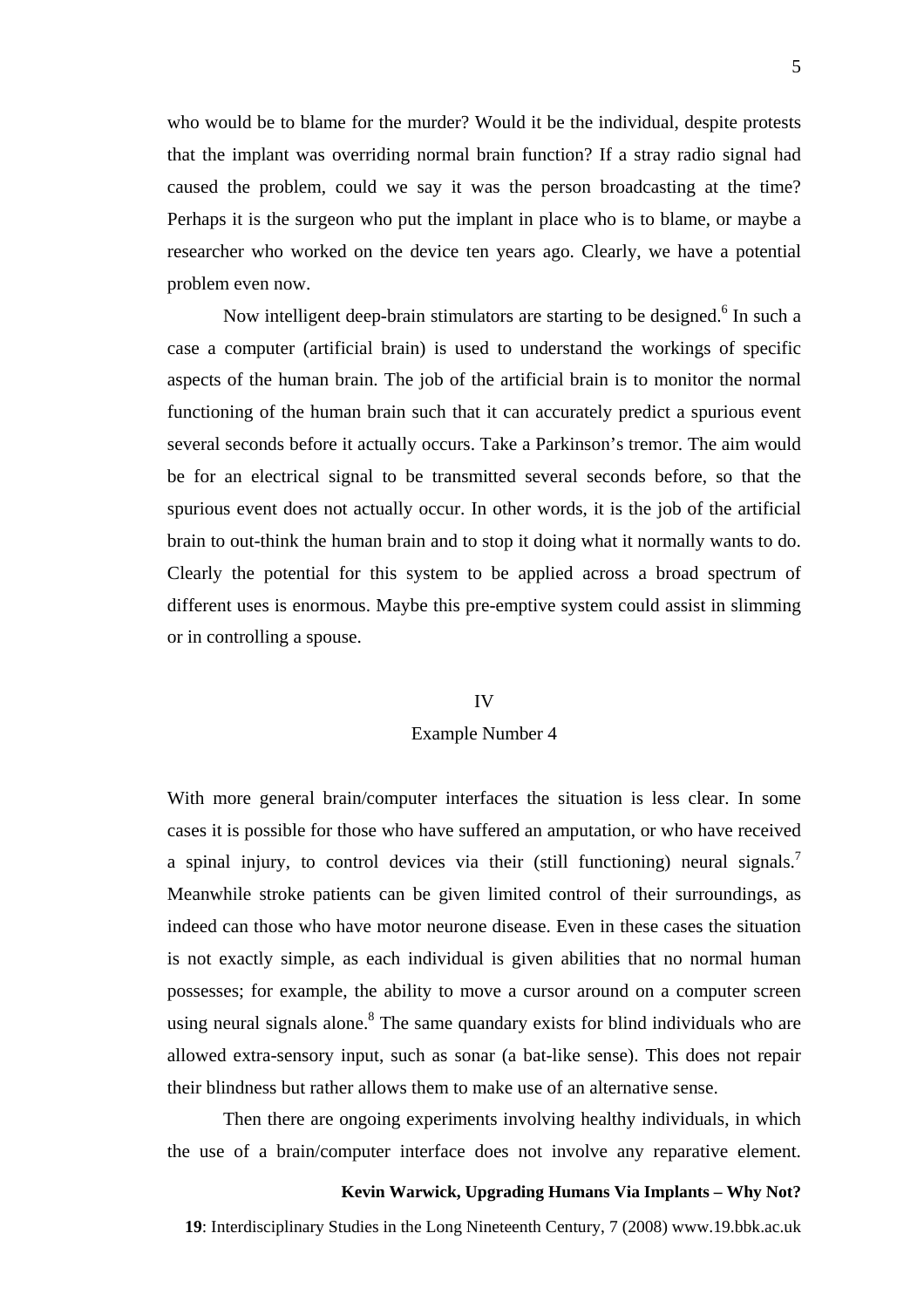Rather, the main purpose of the implant is to enhance an individual's abilities. Indeed I have been involved in such implant testing. Extra-sensory input is one possibility, but there are many more as well, such as improving memory, thinking in many dimensions, and communication by thought alone. These are just some of the potential, yet realistic, benefits. To be clear: all these things appear to be possible for humans in general.

On 14 March 2002, during a two-hour procedure at the Radcliffe Infirmary, Oxford, an MEA was surgically implanted into the median nerve fibres of my left arm. The array measured 4 mm x 4 mm with each of the electrodes being 1.5 mm in length (**see fig. 1**). With the median nerve fascicle estimated to be 4 mm in diameter, the electrodes penetrated well into the fascicle. The array was pneumatically inserted into the median nerve in such a way that the body of the array sat adjacent to the nerve fibres with the electrodes penetrating into the fascicle.



**Fig. 1 A 100 electrode, 4 x 4 mm MicroElectrode Array, shown on a UK one pence piece for scale** 

The array was positioned just below the wrist, following a 4 cm long incision. A further incision, 2 cm long, was made 16 cm proximal to the wrist. The two incisions were connected by a tunnelling procedure such that wires from the array ran up the inside of the left arm where they exited and connected onto an electrical terminal pad which remained external. The arrangements described

### **Kevin Warwick, Upgrading Humans Via Implants – Why Not?**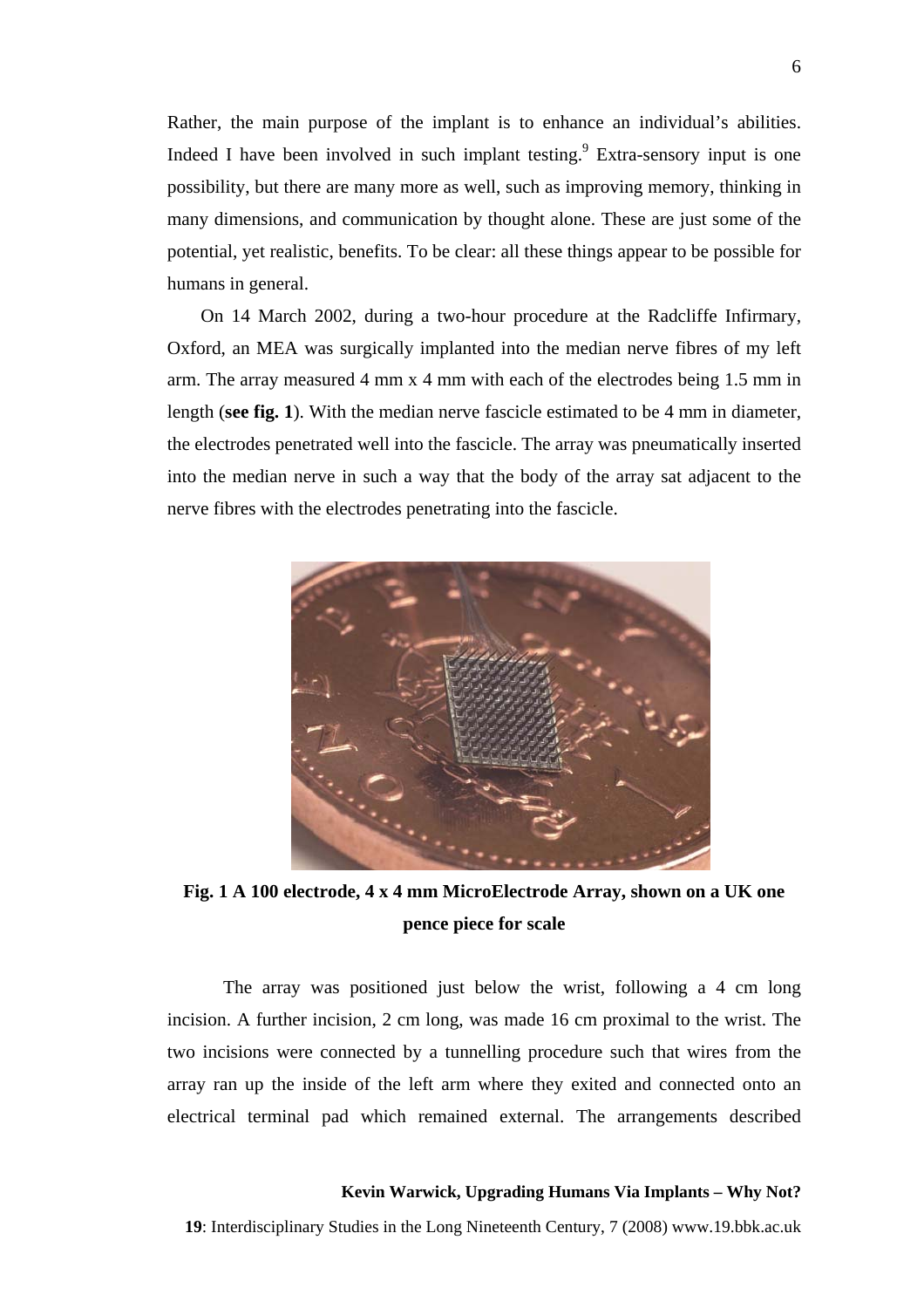remained permanently in place for ninety-six days, until 18 June 2002, at which time the implant was successfully removed.

# V Nerve Stimulation

The array, once in position, acted as a neural interface. Signals could be transmitted directly from a computer, either by means of a hard-wire connection or through a radio transmitter/receiver unit, to the array, thus directly bringing about a stimulation of the nervous system.

An experiment was set up to determine if the human brain is able to understand and successfully operate with sensory information to which it had not previously been exposed. Whilst it is quite possible to feed in such sensory information via a normal human sensory route – e.g. electromagnetic radar or infrared signals are converted to visual – what we were interested in was feeding such signals directly onto the human nervous system, thereby bypassing the normal human sensory input.

Ultrasonic sensors were fitted to the rim of a baseball cap (**see fig. 2**) and the output from these sensors, in the form of a proportional count, was employed to bring about a direct stimulation of the nervous system. Thus, when no objects were in the vicinity of the sensors, no stimulation occurred, and as an object moved close by, so the rate of stimulation pulses being applied increased in a linear fashion up to a pre-selected maximum rate. No increase in stimulation occurred when an object moved closer than 30 cm to the sensors.

It was found that very little learning was required for the new ultrasonic sense to be used effectively and successfully, simply a matter of five to six minutes. This said it is important to realise that it took several weeks for the recipient's brain to recognise successfully and accurately the current signals being injected.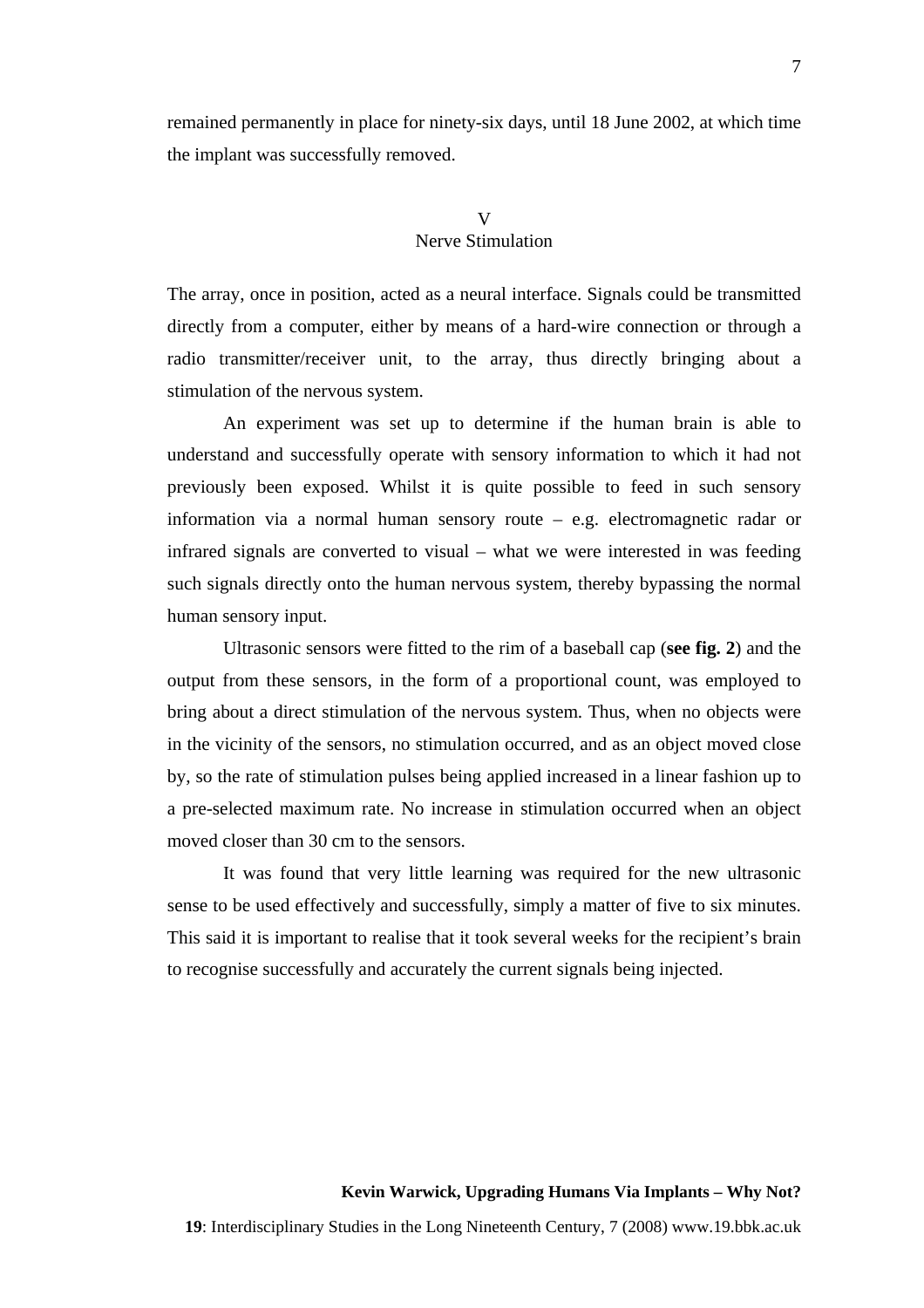

**Fig. 2 Experimentation and testing of the ultrasonic baseball cap** 

As a result, in a witnessed experiment, the recipient, whilst wearing a blindfold, was able to move around successfully within a cluttered laboratory environment, albeit at a slower than normal walking pace. The sensory input was 'felt' as a new form of sensory input (not as touch or movement) in the sense that the brain made a direct link between the signals being witnessed and the fact that these corresponded in a linear fashion to a nearby object. The extent of this perception was also such that when an object was rapidly brought into the recipient's line of (ultrasonic) sight, this had the effect of frightening the recipient.

Currently, to get permission for an implantation requires ethical approval in each case from the local hospital authority in which the procedure is carried out. Furthermore, if appropriate, each research procedure also requires approval from the research and ethics committee of the establishment involved. Apart from Devices Agency approval if a piece of equipment, such as an implant, is to be used on many individuals, no general ethical clearance is needed, despite the issues being so complex.

#### **Kevin Warwick, Upgrading Humans Via Implants – Why Not?**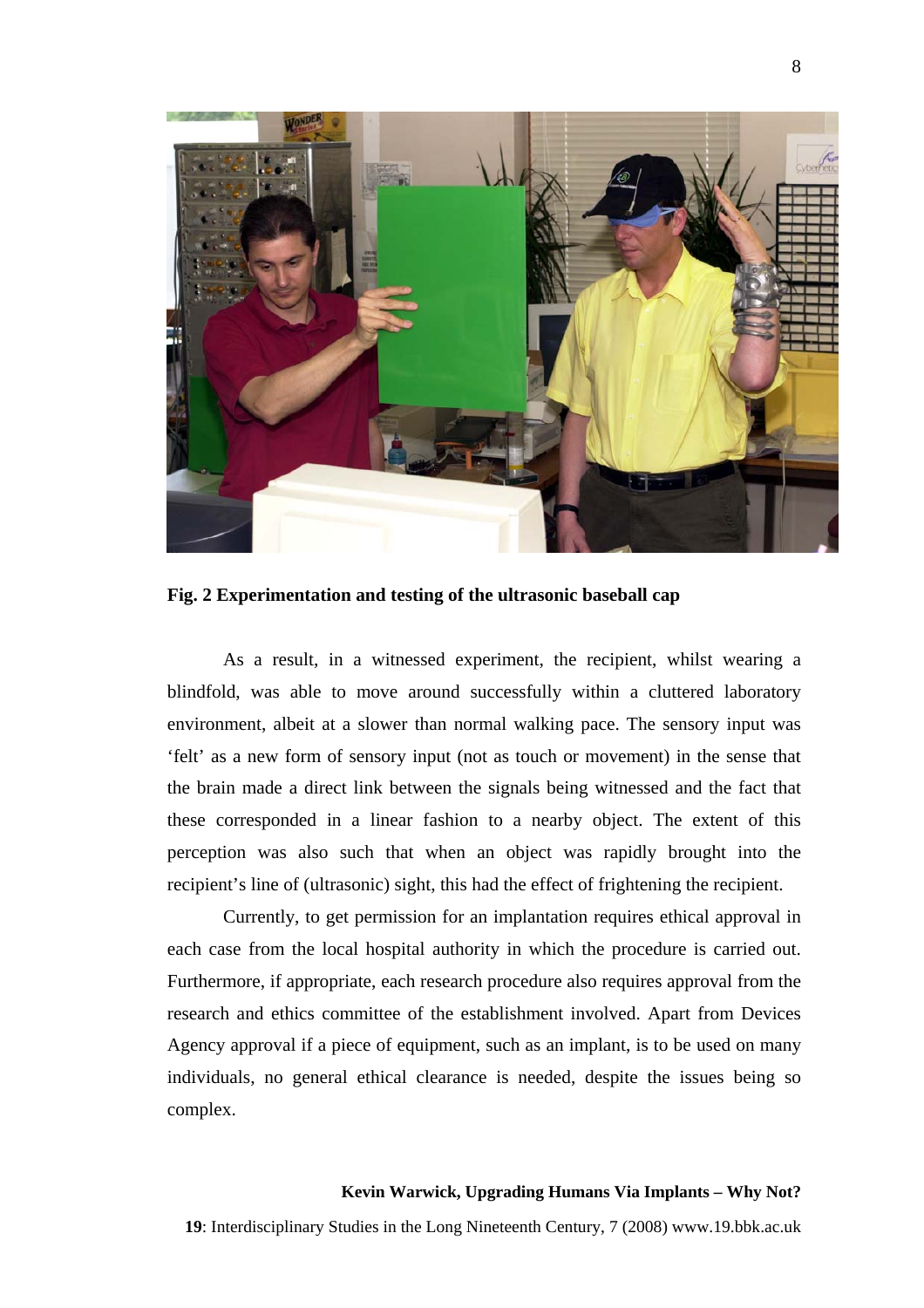Should it be possible for surgeons to place implants which make the individual happy, sad or sexually excited? If it is acceptable for a person who is blind to receive an implant which allows them extra sensory input, then why cannot everyone have such an implant if they want one? Should we continue to develop implants that allow for brain enhancements when such research may lead to nonimplanted humans becoming subservient to their intellectual (implanted) superiors?

### VI

# The Epilogue

In this article we have looked at four different cases in which humans and/or animals merge with technology, in the process stirring up a plethora of ethical considerations.

In example 1, the issue was tracking and monitoring. Should such technology be available for parents to ensure that their children are safe? What rights do the children themselves have? Should the same technology be used in another way to monitor the movements of prisoners?

Example 2 raised the question of robots with biological brains, ultimately perhaps with human brains. Should such a robot be given rights of some kind? If one were switched off, would this be deemed cruelty to robots?

Example 3 looked at some of the ethical issues raised by seemingly therapeutic-only implants such as those used for the treatment of Parkinson's disease, now a relatively standard procedure. Not only does the present implant give rise to possible problems concerning responsibility, but when an intelligent, predictive implant is employed is it acceptable, even for therapeutic reasons, to have a computer brain outwitting a human brain, stopping it from doing what it naturally wants to do? If you cannot do what your own brain wants you to do, then what?

Finally, example 4 looked at the potential for human enhancement. Already extra-sensory input has been scientifically achieved, extending the nervous system over the internet and enabling a basic form of thought communication. If many humans upgrade and become part machine (cyborgs) themselves, what would be wrong with that? If humans are left behind as some kind of sub-species, what is the

#### **Kevin Warwick, Upgrading Humans Via Implants – Why Not?**